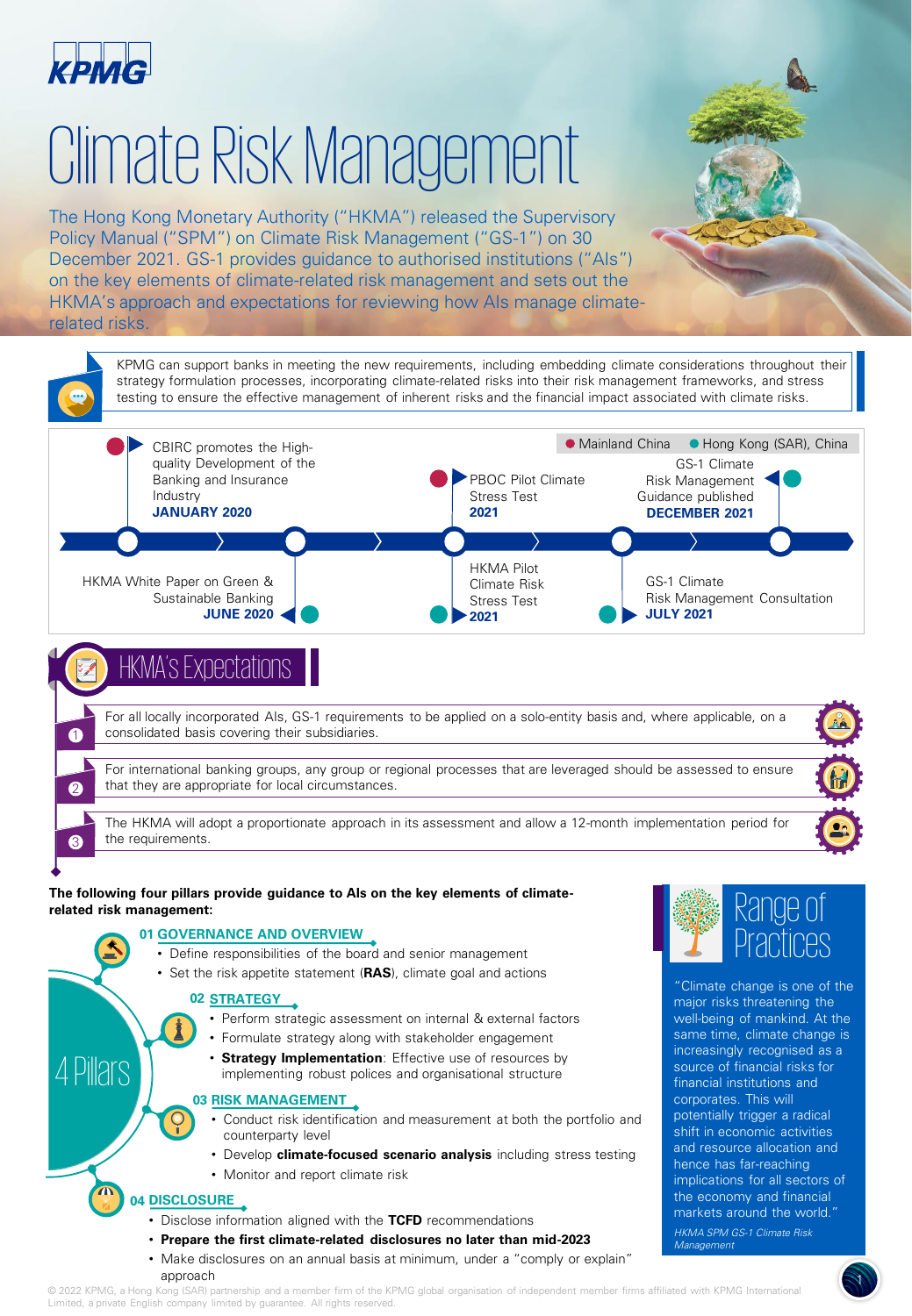## Governance and Strategy

Climate risk has complex interlinkages across conventional risk types and can affect all of banks' existing financial and non-financial risks. For that reason, climate risk management must run across the business, irrespective to how banks' internal structures are organised. The starting point for this process is sound risk governance and an adequate risk strategy.



22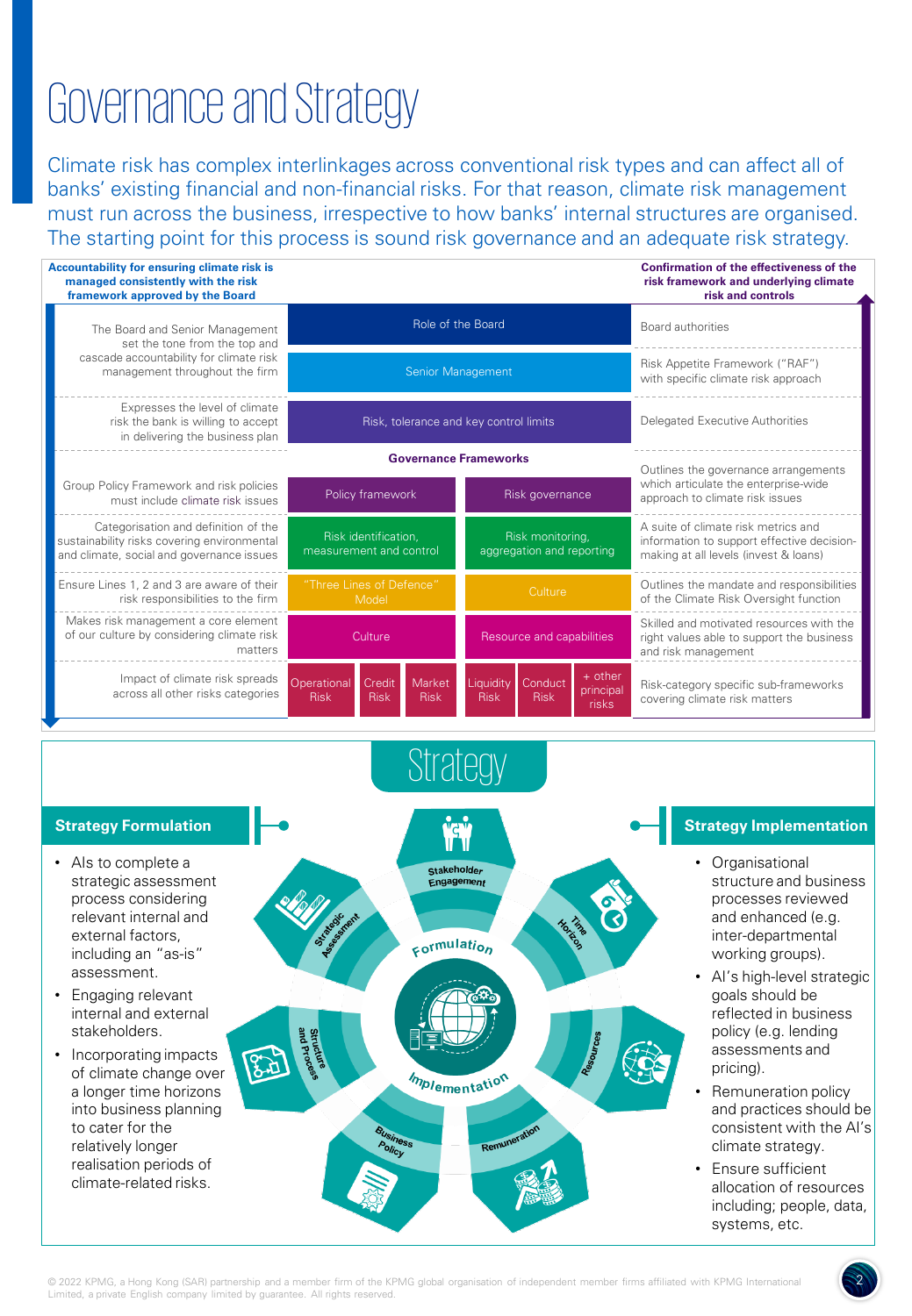## Risk Management

To effectively manage climate risk, banks need to quantify climate factors across the business and put in place the tools and processes needed to take advantage of them effectively. The following five principles will support this transformation:

|                                                              | Framework to be defined and supported with<br>policies and procedures                                                                                                                                                                                                                                                                        |                                                                                                                                                                                                                                                                                                                                                                                                     |                                           | KPMG conceptualised Climate Risk Management Framewor                                                                                                                                                                                                                                                                                                                |                                                         |                                                                                                                                                                                       |                                                                                                                                                                                                                                                                                                                                                               |                                                                                                                                                                        |
|--------------------------------------------------------------|----------------------------------------------------------------------------------------------------------------------------------------------------------------------------------------------------------------------------------------------------------------------------------------------------------------------------------------------|-----------------------------------------------------------------------------------------------------------------------------------------------------------------------------------------------------------------------------------------------------------------------------------------------------------------------------------------------------------------------------------------------------|-------------------------------------------|---------------------------------------------------------------------------------------------------------------------------------------------------------------------------------------------------------------------------------------------------------------------------------------------------------------------------------------------------------------------|---------------------------------------------------------|---------------------------------------------------------------------------------------------------------------------------------------------------------------------------------------|---------------------------------------------------------------------------------------------------------------------------------------------------------------------------------------------------------------------------------------------------------------------------------------------------------------------------------------------------------------|------------------------------------------------------------------------------------------------------------------------------------------------------------------------|
|                                                              | • "Three lines of defense" model to be employed<br>and R&R defined                                                                                                                                                                                                                                                                           | <b>Climate Related Financial Risks</b><br>Climate risk drivers Transmission channels                                                                                                                                                                                                                                                                                                                |                                           |                                                                                                                                                                                                                                                                                                                                                                     |                                                         |                                                                                                                                                                                       |                                                                                                                                                                                                                                                                                                                                                               |                                                                                                                                                                        |
|                                                              | • Al's expected to manage climate related risks in<br>line with HKMA SPM IC-1 requirements                                                                                                                                                                                                                                                   |                                                                                                                                                                                                                                                                                                                                                                                                     | <b>Methodological</b><br>Considerations   |                                                                                                                                                                                                                                                                                                                                                                     |                                                         |                                                                                                                                                                                       | <b>Exposure Measurement metrics and indicators</b>                                                                                                                                                                                                                                                                                                            |                                                                                                                                                                        |
| Governance                                                   |                                                                                                                                                                                                                                                                                                                                              |                                                                                                                                                                                                                                                                                                                                                                                                     | Conceptual<br>onsideration:               | <b>Credit Risk</b><br>Sensitive<br>sectors and<br>carbon-related                                                                                                                                                                                                                                                                                                    | <b>Market Risk</b>                                      | Liquidity<br>Risk                                                                                                                                                                     | <b>Operational</b>                                                                                                                                                                                                                                                                                                                                            | Other ris                                                                                                                                                              |
|                                                              | Comprehensive assessment required including<br>quantifiable and non-quantifiable risks, e.g. Credit<br>Risk, Market Risk, Liquidity Risk, Operational and<br>Legal Risk, Reputational Risk, Strategic Risk, etc.                                                                                                                             |                                                                                                                                                                                                                                                                                                                                                                                                     | Risk<br>classification                    | assets<br>Alignment<br>and financed<br>emissions<br>Ratings and<br>Vulnerable<br>exposure to<br>hazards                                                                                                                                                                                                                                                             |                                                         |                                                                                                                                                                                       |                                                                                                                                                                                                                                                                                                                                                               |                                                                                                                                                                        |
| Risk Identification<br>& Measurement                         | Identification of climate-related risks and how<br>these transmit into the core risk types<br>Implement portfolio (e.g. high risk sectors/<br>geographical locations) and counterparty level<br>assessments                                                                                                                                  |                                                                                                                                                                                                                                                                                                                                                                                                     | impact<br>nodelling<br>4. Risk Management |                                                                                                                                                                                                                                                                                                                                                                     | <b>Scenario Analysis</b><br><b>Sensitivity Analysis</b> | <b>Risk measurement approaches</b>                                                                                                                                                    | <b>Stress Testing</b><br><b>Other practices</b>                                                                                                                                                                                                                                                                                                               |                                                                                                                                                                        |
|                                                              | Assess whether their facilities, operations and<br>major outsourced arrangements are prone to<br>physical risk                                                                                                                                                                                                                               |                                                                                                                                                                                                                                                                                                                                                                                                     |                                           | KPMG approach to setting metrics for climate risk in Als RA<br>Example: Long term scenario analysis to project existing metrion<br>Using scenario analysis to understand the projection of metrics that<br>are used to measure and monitor risk appetite under set scenarios.                                                                                       |                                                         |                                                                                                                                                                                       |                                                                                                                                                                                                                                                                                                                                                               |                                                                                                                                                                        |
| 望                                                            | • Climate scenario analysis including stress testing<br>should be used to assess vulnerability<br>The methodologies and tools should be                                                                                                                                                                                                      | <b>Metric</b>                                                                                                                                                                                                                                                                                                                                                                                       | <b>Appetite</b>                           | The projected metrics can guide pre-emptive actions.<br><b>Escalation</b>                                                                                                                                                                                                                                                                                           | <b>Current</b>                                          | Scenario 1-<br>2050                                                                                                                                                                   | Scenario 2-<br>2050                                                                                                                                                                                                                                                                                                                                           | <b>Scenar</b><br>205                                                                                                                                                   |
|                                                              | continuously reviewed and enhanced over time<br>• Multiple scenarios, covering both physical risk                                                                                                                                                                                                                                            | % ECL from<br>Vulnerable                                                                                                                                                                                                                                                                                                                                                                            | 15%                                       | 10%                                                                                                                                                                                                                                                                                                                                                                 | 12.5%                                                   | 8%                                                                                                                                                                                    | 9%                                                                                                                                                                                                                                                                                                                                                            | 18 <sup>c</sup>                                                                                                                                                        |
| <b>Stress Testing</b><br>Scenario Analysis<br>$\frac{1}{10}$ | and transition risks                                                                                                                                                                                                                                                                                                                         | sectors                                                                                                                                                                                                                                                                                                                                                                                             |                                           |                                                                                                                                                                                                                                                                                                                                                                     |                                                         |                                                                                                                                                                                       |                                                                                                                                                                                                                                                                                                                                                               |                                                                                                                                                                        |
|                                                              | Use both shorter and long-term horizons<br>All major exposures that are being/ will be<br>affected by climate change should be covered<br>using both quantitative and qualitative<br>assessments                                                                                                                                             |                                                                                                                                                                                                                                                                                                                                                                                                     |                                           | KPMG approach to Climate Risk Assessment                                                                                                                                                                                                                                                                                                                            | <b>Modelling of Cause-Effect Re</b>                     |                                                                                                                                                                                       |                                                                                                                                                                                                                                                                                                                                                               | <b>Effects</b>                                                                                                                                                         |
|                                                              | Model risk management should be considered                                                                                                                                                                                                                                                                                                   |                                                                                                                                                                                                                                                                                                                                                                                                     |                                           |                                                                                                                                                                                                                                                                                                                                                                     |                                                         |                                                                                                                                                                                       |                                                                                                                                                                                                                                                                                                                                                               |                                                                                                                                                                        |
|                                                              | Monitor and report climate-related exposures to<br>ensure management within risk appetite                                                                                                                                                                                                                                                    |                                                                                                                                                                                                                                                                                                                                                                                                     |                                           |                                                                                                                                                                                                                                                                                                                                                                     |                                                         |                                                                                                                                                                                       |                                                                                                                                                                                                                                                                                                                                                               |                                                                                                                                                                        |
| $\mathsf{P}$                                                 | Quantitative and qualitative tools used to provide<br>early warning indicators                                                                                                                                                                                                                                                               |                                                                                                                                                                                                                                                                                                                                                                                                     | Ш                                         |                                                                                                                                                                                                                                                                                                                                                                     |                                                         |                                                                                                                                                                                       |                                                                                                                                                                                                                                                                                                                                                               |                                                                                                                                                                        |
| loue<br>Monitoring<br>lenit<br>iepor                         | • Portfolio monitoring should at least cover<br>exposure to certain sectors (transition risk) and<br>collateral (physical risk)                                                                                                                                                                                                              | Large variety of IPCC scenarios<br>d on IPCC, NGFS has defined a set of                                                                                                                                                                                                                                                                                                                             |                                           | expansion or scenario parameters w.r.c. counties<br>regions / specific location of assets (physical risk)<br>Many cause-effect-relationships to consider - necessary to p<br>the portfoli<br>Hardly any out of the box methodology as                                                                                                                               |                                                         |                                                                                                                                                                                       | Horizon extending to 2050 or 210<br>Change of portfolio as a response to changes is pa<br>Reporting to focus on measures and strated<br>ant of CEO de                                                                                                                                                                                                         |                                                                                                                                                                        |
|                                                              | Maintaining a monitoring list of counterparties<br>with high risk profile                                                                                                                                                                                                                                                                    |                                                                                                                                                                                                                                                                                                                                                                                                     |                                           |                                                                                                                                                                                                                                                                                                                                                                     |                                                         |                                                                                                                                                                                       |                                                                                                                                                                                                                                                                                                                                                               |                                                                                                                                                                        |
|                                                              | Timely and regular climate risk reports to Board<br>and senior management                                                                                                                                                                                                                                                                    | <b>Model Inputs</b>                                                                                                                                                                                                                                                                                                                                                                                 |                                           | <b>KPMG Model for Stress Testing</b><br><b>Hong Kong Extreme Weather Simulator</b>                                                                                                                                                                                                                                                                                  |                                                         |                                                                                                                                                                                       |                                                                                                                                                                                                                                                                                                                                                               |                                                                                                                                                                        |
| Control and<br>Mitigation                                    | Sector-level control measures to be<br>implemented, e.g. lending thresholds, tilting<br>policy<br>Stringent lending terms for higher risk<br>counterparties, e.g. lower LTV, reduced tenors,<br>or climate-related factors in pricing<br>Supporting clients/ borrowers in their transition<br>Business continuity in case of extreme weather | <b>Climate Stress</b><br><b>Scenario</b><br>The KPMG tool is designed to<br>meet the requirements of the<br>HKMA stress test, including<br>the key inputs (e.g.<br>serature, sea level, tro<br>ne occurrence and rainfall<br><b>Damage Curves</b><br>The KPMG tool leverages the<br>ge curves from Emanuel<br>Kerry.<br><b>Hong Kong Weather</b><br>The KPMG tool lev<br>ges large<br>ounts of hist |                                           | Moving up the Damage Curve<br>KPMG has sourced and developed damage<br>curves for Hong Kong.<br>Storm surges, severe rainfall and sea level<br>rises combine to push extreme events further<br>up the damage curve.<br>Use of historical tropical cyclone<br>information and stress assumptions to<br>simulate increased intensity and<br>frequency of tropical cyr | <b>Extreme Weather Simulation Engine</b>                | Significant amounts of Hong Kong climate<br>data to forecast rainfall conditions and the<br>combined impact of rainfall, tropical<br>: Hiecelos (fitne)<br>: Pojación (ACI) parourili | <b>Property Impacts</b><br>Once the shocks have been<br>the Monte Carlo method, the<br>shocks on the property price.<br>Property damages can be<br>assessed and the impact on<br>insurance claims can be<br>assessed.<br>Risk classification is also<br>conducted to single out the<br>Bank's exposures that are high<br>Bank's collateral by risk sever<br>E | translated to the damage curve<br>for a number of simulations by<br>damages will be converted in<br>vulnerable to climate risk. Belo<br>shows the visualization of the |
|                                                              | events<br>2022 KPMG, a Hong Kong (SAR) partnership and a member firm of the KPMG global organisation of independent member firms affiliated with KPMG Internationa                                                                                                                                                                           | data published by the HKO.<br><b>Portfolio Data</b><br>The KPMG tool can load k<br>zific portfolio data, including<br>collateral values.                                                                                                                                                                                                                                                            |                                           | <b>12341478999999999999</b><br>nter ol peran                                                                                                                                                                                                                                                                                                                        | $25 -$<br>š.                                            | a<br>Sur Says In                                                                                                                                                                      |                                                                                                                                                                                                                                                                                                                                                               |                                                                                                                                                                        |



#### KPMG approach to setting metrics for climate risk in AIs RAS

### **Example: Long term scenario analysis to project existing metrics**

| <b>Metric</b>                       |     | Appetite   Escalation   Current |       | Scenario 1- Scenario 2- Scenario 3-<br>2050<br>2050 |    | 2050 |  |
|-------------------------------------|-----|---------------------------------|-------|-----------------------------------------------------|----|------|--|
| % ECL from<br>Vulnerable<br>sectors | 15% | 10%                             | 12.5% | 8%                                                  | 9% | 18%  |  |

### KPMG approach to Climate Risk Assessment



### KPMG Model for Stress Testing

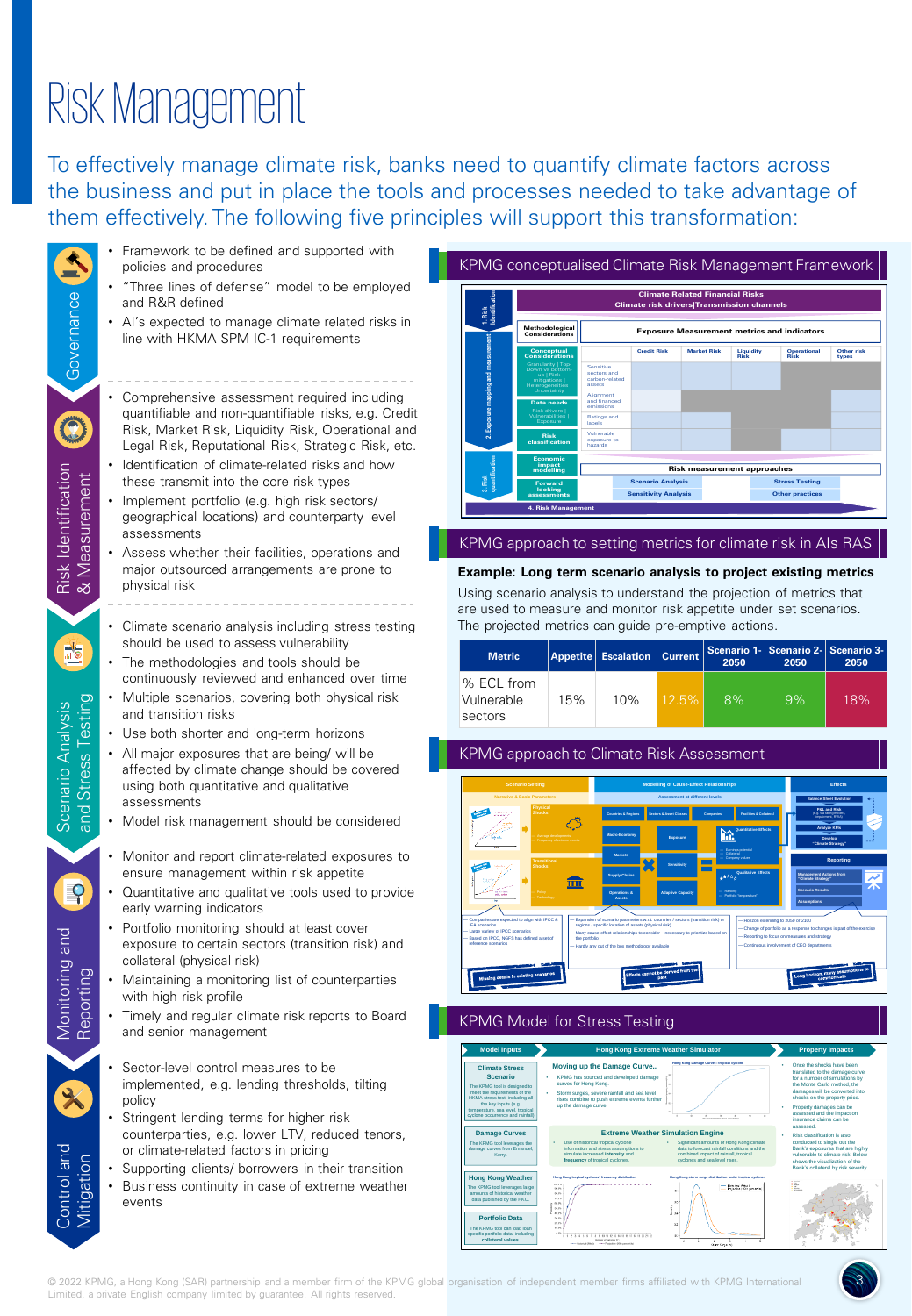## Climate Risk Stress Test

HKMA launched a pilot climate risk stress test (CRST) exercise in January 2021 to assess the potential impact of climate change on the Hong Kong banking sector. Below is a summary of the results HKMA published on 30 December 2021:

> **banks covering**  80% **of HK total lending**

Twenty-seven banks, including 20 major retail banks and seven branches of international banking groups participated in the exercise. They together accounted for 80% of the sector's total lending, providing meaningful insight in the test result.

### Assessment

"Climate risks can give rise to **significant adverse impacts** on the banks' profitability, capital positions and operations. Notwithstanding the significant potential impacts of climate change, the Hong Kong banking sector remains resilient to climaterelated shocks given the strong capital buffers built up over the vears.

HKMA Pilot Banking Sector Climate Risk Stress Test (December 2021)

### Scenarios Covered

#### **Physical Risk**

Focuses on the projected climate situation of Hong Kong in the middle of the 21st century, with assumptions around potential increases in temperature and rises in sea level.

Developed based on the climate projections of the Hong Kong Observatory under a scenario of high greenhouse gas concentration.

### **Assessment**

Physical risks will be manifested in Hong Kong through two major types of climate hazards, namely typhoons and floods, causing devaluation of properties and business disruptions.

The vulnerabilities of residential mortgages and other propertyrelated lending in Hong Kong and the potential operational losses associated with climate events are the key focus of the assessment.

The banks project that the ECL of their property-related lending in Hong Kong will rise sharply under the physical risk scenario. **The** 

**1-year ECL of those loans are projected to surge 25 times.**  The banks also anticipate a **higher level of operational losses** 

**arising from damages to office premises and disruptions to business operations**.

### **Limitation**

**Estimation of devaluation of properties**: Only includes physical damages to properties in estimating the devaluation of properties. Changes in market perception of property prices are less considered. Some approaches used for estimating the physical damages are based on data of historical climate events and may not sufficiently capture the severity of damages caused by unprecedented climate events.

**Economic impact of climate hazards**: Does not incorporate the broader economic impact of the intensified climate hazards into the physical risk assessment. Such economic shocks can affect the general repayment ability of borrowers.

## Capability Building of Banks

Although banks have substantially strengthened their capabilities to measure and assess climate risks, major gaps remain, including the following:

- Inadequacy of granular and reliable data
- Lack of widely accepted standards for classifying and identifying climate risk exposures
- Uncertain timing of materialisation of climate risks and the lack of historical events
- Lack of well-accepted, proven methodologies for capturing unprecedented climate change scenarios

#### **Transition Risk**

Five-year impact between 2031 and 2035 under the "disorderly transition" scenario.

30-year impact between 2021 and 2050 under the "orderly transition" scenario, for domestic systemically important authorised institutions (D-SIBs) only.

Both scenarios assessed the potential transition impact on exposures to the property development sector and six high-emitting industries, including energy, utility, metals and mining, transportation, construction and manufacturing.



Transition risk will manifest itself in terms of increased credit risk exposure of the banks, particularly conspicuous in the "disorderly transition" scenario.

The **annualised credit cost of lending to the high emitting industries under this scenario will rise by three times** to reach 0.3% as compared to the level in 2019.

Exposures to the metals and mining and the transportation sectors are most severely affected. Higher credit cost and increase in credit risk-weighted assets of the assessed exposures lead to a notable deterioration in the banks' capital positions. **D-SIBs' capital adequacy ratios, will on average drop by 3 percentage points over the five-year horizon** under the "disorderly transition" scenario.

### **Limitation**

**Second-order impact**: Focused on the direct impact of transition risk on their exposures to the seven prescribed industries. The second-order impact, such as the spill-over effect from the high-emitting industries to other sectors along the value chains, has not been fully evaluated.

**Counterparty level assessment**: Use of extrapolation is noted. The projected transition risk impact on exposures which are not subject to the counterparty-level assessment, especially those to the small and mediumsized corporates, can be highly sensitive to the assumptions adopted for the extrapolation.

## Next Steps

- The HKMA has already stated their intention to **run this exercise again in two years.** Banks falling significantly short of the modelling expectations need to **start work on bridging the gaps now**
- Banks should assess lessons learned and gaps that need to be closed ahead of the next exercise
- They should also integrate climate risk stress tests into wider climate risk management framework
- Further, banks should design a roadmap for how they can enhance climate related data collection and quality

4

<u>и</u>

4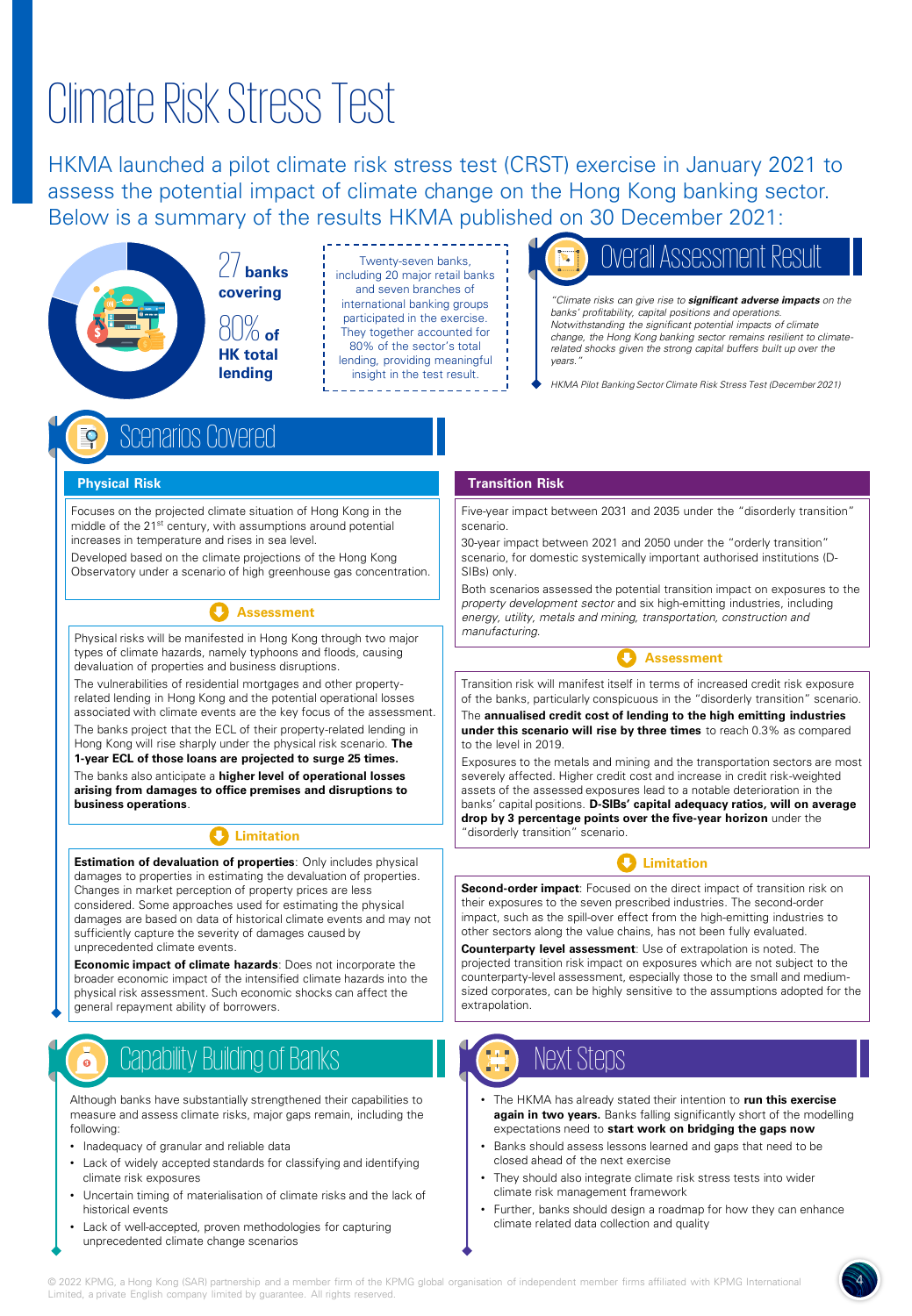## **Disclosure**

Climate-related disclosure is an important avenue for different stakeholders of an AI (e.g. regulators, investors, customers and depositors) to understand relevant risks faced by it and its approach to addressing such issues.

The HKMA expects AIs to make their first disclosures no later than mid-2023, with a view to aligning disclosures of AIs with the TCFD framework no later than 2025. Als should make such disclosure at least on an annual

TCFD's 11 Recommendations



basis.

1 Describe the board's 2 oversight of climate– related risks and opportunities.

**GOVERNANCE**

2 Describe management's role in assessing and managing climate-related risks and opportunities.

### **STRATEGY**

- 3 Describe the climate-<br>
4 related risks and opportunities the organisation has identified over the short, medium, and long term.
- 4 Describe the impact of climate-related risks and opportunities on the organisation's businesses, strategy and financial planning.
- 5 Describe the resilience of the organisation's strategy, taking into consideration different climate-related scenarios.

### **RISK MANAGEMENT**

6 Describe the 27 organisation's processes for identifying and assessing climate-related risks.

Describe the organisation's processes for managing climate-related risks.

8 Describe how processes for identifying, assessing, and managing climate-related risks are integrated into the organization's overall risk management.

### **METRICS AND TARGETS**

- 9 Disclose the metrics 10 used by the organisation to assess climate-related risks and opportunities where such information in line with its strategy and risk management process.
	- 10 Disclose Scope 1, Scope 2 and, if appropriate, Scope 3 greenhouse gas emission, and the relevant risks.
- 11 Describe the targets used by the organization to manage climate-related risks and opportunities and performance against targets.

## About the TCFD and its recommendations

**The Financial Stability Board (FSB) founded the Task Force on Climate-related Financial Disclosures (TCFD) at the request of G20 finance ministers. Its purpose is to improve business and financial sector transparency on the financial risks and opportunities of climate change.** 

The TCFD recommendations, released in 2017, focus specifically on business disclosure of how climate change affects financial performance now and in the future. They do not address disclosure of how a company may, or may not, be contributing to climate change.

The recommendations can be summarised as follows:

**GOVERNANCE:** Companies should disclose the governance structures, oversight and management processes in place to manage climate-related financial risks and opportunities.

**STRATEGY:** Companies should disclose the actual and potential risks, and opportunities, of climate change on its business, strategy and financial planning. Scenario analysis should be used to test the resilience of the company's strategy under various climate scenarios.

 $\blacksquare$ 

**RISK MANAGEMENT: Companies should** disclose how they identify, assess and manage climate-related financial risks.

### **METRICS AND TARGETS:** Companies should disclose the metrics and targets they use to assess and manage climate-related financial risks and opportunities.



**Further information can be found at: www.fsb-tcfd.org**

5

55